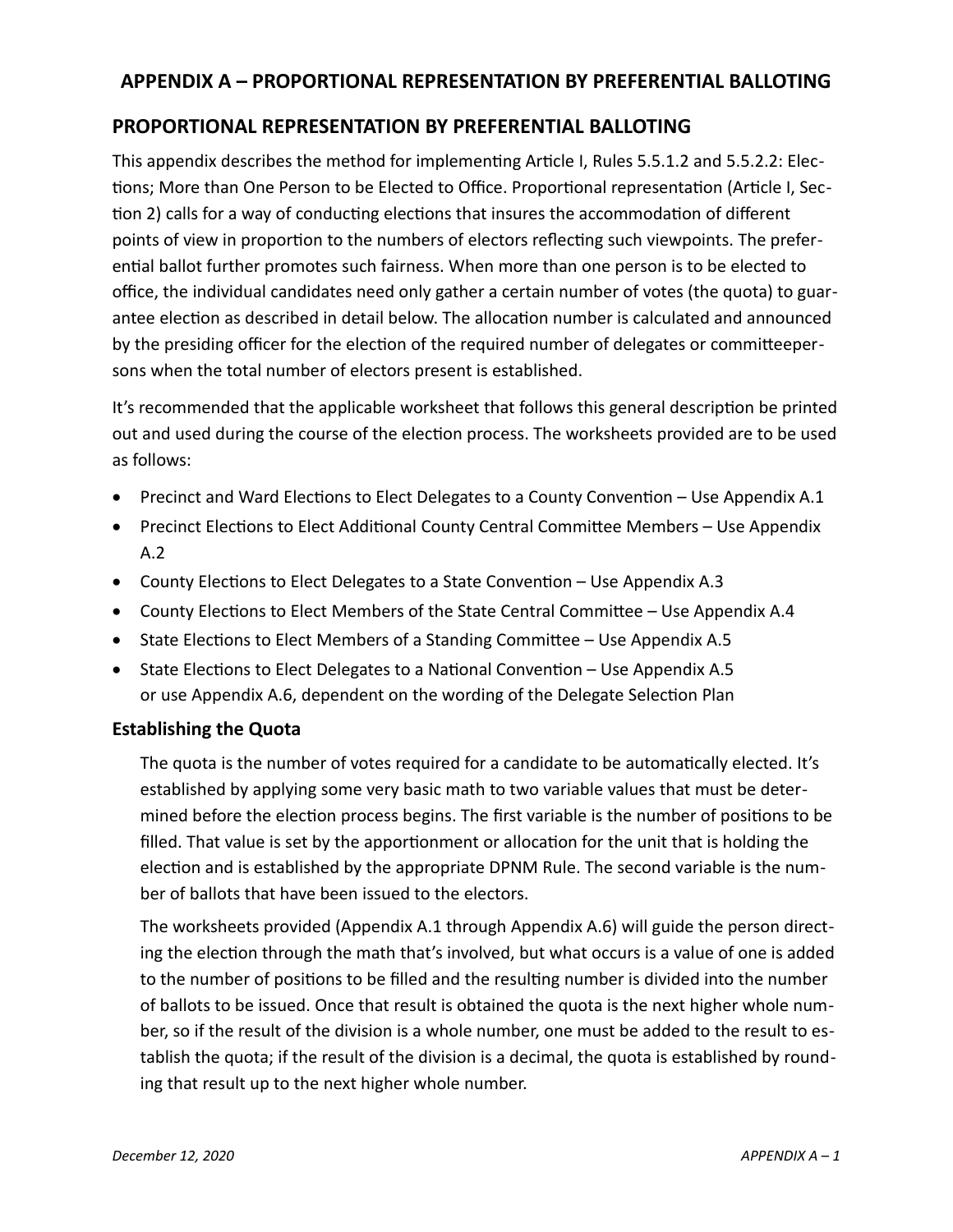Ward or Precinct Number \_\_\_\_\_\_\_\_\_\_

### **APPENDIX A.1**

#### Precinct and Ward Elections to Elect Delegates to a County Convention

**For the County Chair or County Secretary:** This form should be printed out and copied in sufficient quantities for every ward or precinct that will elect more than one delegate to your convention (in accordance with Article III, Section 5, Rule 5.1) to have a copy. It's recommended that, in order to minimize mistakes, you fill in the appropriate ward/precinct number and lines 1–4 before distributing the forms to the wards/precincts.

| Line 1 | Enter the ward/precinct's allocation                                                                                                                                                                                                                | Line 1 |
|--------|-----------------------------------------------------------------------------------------------------------------------------------------------------------------------------------------------------------------------------------------------------|--------|
| Line 2 | IF your county rules include the option of a "pass-through" con-<br>vention (Article III, Section 5, Rule 5.1)                                                                                                                                      |        |
|        | <b>AND IF</b> your county rules provide for automatic delegates other<br>than SCC members per Article II, Section 4, Rule 4.1.3.3 (e.g.<br>ward chairs),                                                                                            |        |
|        | <b>THEN</b> enter the number of county-certified state delegates from<br>the ward/precinct on line 2.                                                                                                                                               |        |
|        | Otherwise, Line 2 is zero.                                                                                                                                                                                                                          | Line 2 |
| Line 3 | Subtract Line 2 from Line 1. This is the number of people that the<br>ward/precinct should elect.                                                                                                                                                   | Line 3 |
| tion.  | If the value on Line 3 is "0" the ward/precinct has no additional positions to fill by elec-                                                                                                                                                        |        |
|        | If the value on Line 3 is "1" the ward/precinct should elect one person on a single-line<br>ballot in accordance with Article I, Section 5, Rule 5.5.1.1.<br>If the value on Line 3 is less than 2, do not proceed any further with this worksheet! |        |
| Line 4 | Add 1 to Line 3                                                                                                                                                                                                                                     | Line 4 |
| Line 5 | Enter the number of ballots issued to the electors from the<br>ward/precinct                                                                                                                                                                        | Line 5 |
| Line 6 | Divide the value on Line 5 by the value on Line 4                                                                                                                                                                                                   |        |
|        | If the value of Line 6 is a whole number, add one to that value.                                                                                                                                                                                    |        |
| Line 7 | If the value on Line 6 has a decimal value, round the number up<br>to the next highest whole number.                                                                                                                                                | Line 6 |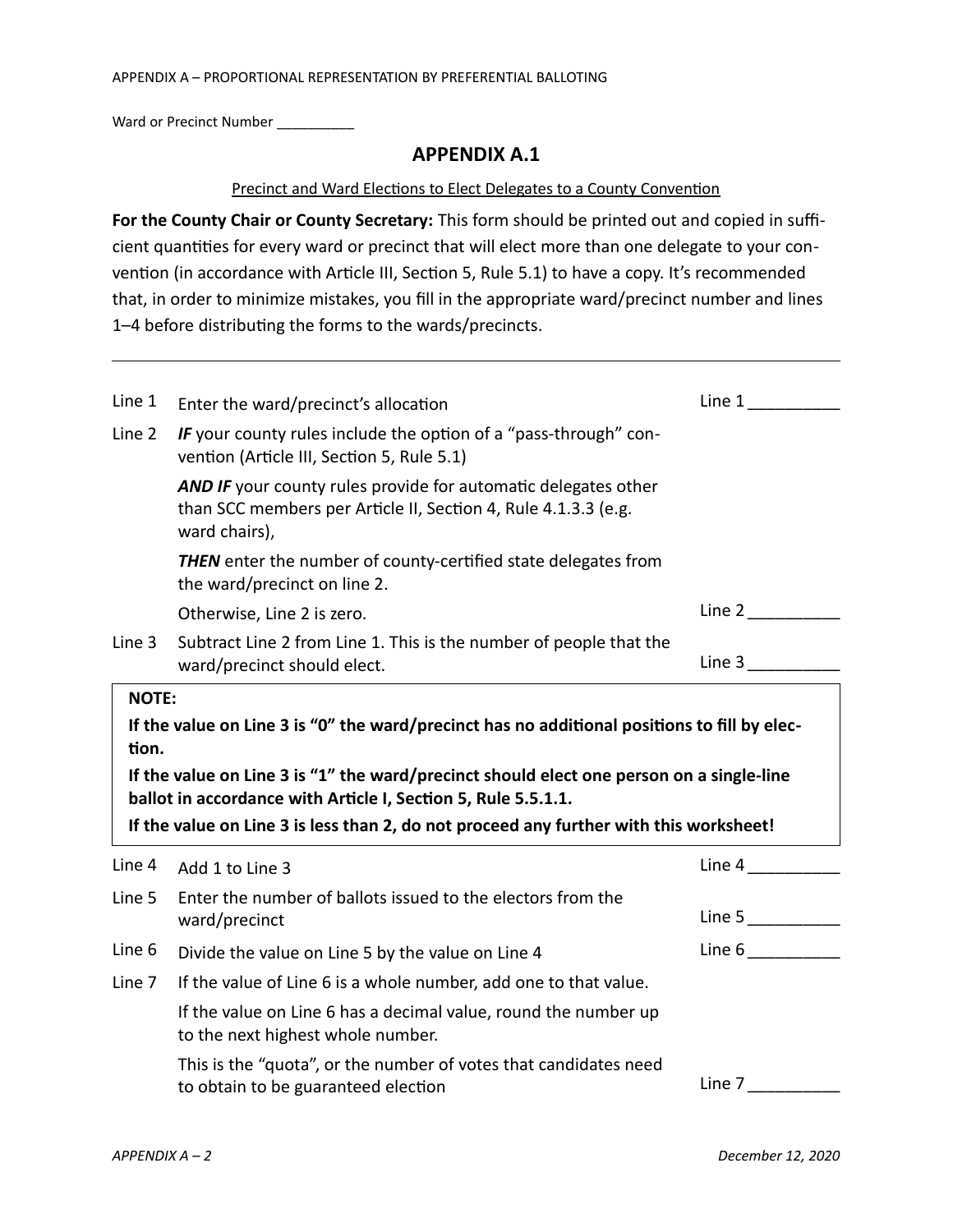### **PLEASE READ THE FOLLOWING INSTRUCTIONS ALOUD TO THE ELECTORS IN YOUR WARD/PRECINCT!**

"Fill in your ballots with the names of as many candidates as you wish, in the order of your preference.

Only one candidate will actually receive your vote. In most cases it will be the candidate that you list on the first line, but in some cases it may be your second, third or lower choice.

Do not vote for any SCC members or other automatic delegates."

- 1. Collect the ballots in some sort of container and mix them to achieve a totally random draw.
- 2. Draw the first ballot, mark it with a "1" and read the name of the candidate on the first line. That candidate receives one vote.
- 3. Draw a second ballot, mark it with a "2" and read the name of the candidate on the first line. That candidate receives one vote.
- 4. Continue the process, numbering each ballot sequentially (so that the entire election tabulation can be re-created, if necessary) until one of the candidates reaches the calculated quota on Line 7.
- 5. Candidates who reach the quota are declared elected and no additional votes will be recorded for them. Ballots with their name on the first line will be awarded to the next preferred candidate on that ballot.
- 6. Continue the process until all of the ballots have been drawn.

If there are still positions available after all the ballots have been drawn, those candidates who are one short of the quota will be declared elected, unless there are more candidates one vote short of the quota than there are positions to be filled, in which case ties are broken by lot (e.g. drawing cards).

If there are still positions available, those candidates who are two votes short of the quota will be declared elected, unless there are more candidates two votes short of the quota than there are positions to be filled, in which case ties are broken by lot.

Continue until all the positions are filled.

Candidates who receive at least one vote but are not elected will be declared to be alternate delegates.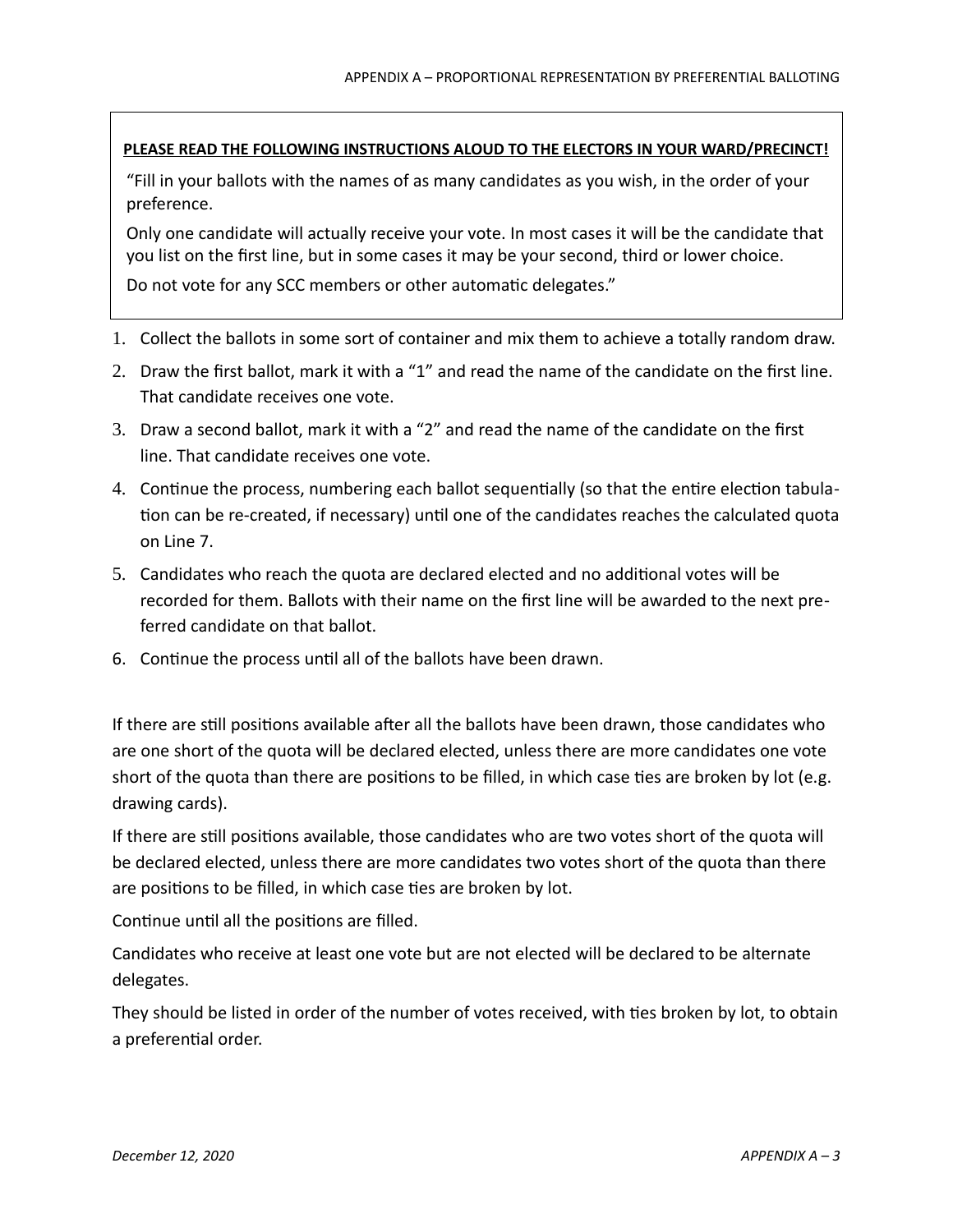Ward Number \_\_\_\_\_\_\_\_\_\_ Precinct Number \_\_\_\_\_\_\_\_\_\_

# **APPENDIX A.2**

### Precinct Elections to Elect Additional County Central Committee Members

**For the County Chair or County Secretary:** This form should be printed out and copied in sufficient quantities for every precinct that will elect more than two County Central Committee Members (in accordance with Article III, Rule 2.3) to have a copy. It's recommended that, in order to minimize mistakes, you fill in the appropriate ward and precinct numbers and lines 1-3 before distributing the forms to the wards/precincts.

| Line 1                                                                                                                                                | Enter the precinct's allocation, per the apportionment formula                                                                                                           | Line 1 |  |  |
|-------------------------------------------------------------------------------------------------------------------------------------------------------|--------------------------------------------------------------------------------------------------------------------------------------------------------------------------|--------|--|--|
| Line 2                                                                                                                                                | Subtract 1 (for the precinct chair, who is an automatic County<br>Central Committee member) from Line 1. This is the number of<br>people that the precinct should elect. | Line 2 |  |  |
| <b>NOTE:</b>                                                                                                                                          |                                                                                                                                                                          |        |  |  |
|                                                                                                                                                       | If the value on Line 2 is "0", the precinct has no additional positions to fill by election.                                                                             |        |  |  |
| If the value on Line 2 is "1", the precinct should elect one person on a single-line ballot in<br>accordance with Article I, Section 5, Rule 5.5.1.1. |                                                                                                                                                                          |        |  |  |
| If the value on Line 2 is less than 2, do not proceed any further with this worksheet!                                                                |                                                                                                                                                                          |        |  |  |
| Line 3                                                                                                                                                | Add 1 to Line 2                                                                                                                                                          | Line 3 |  |  |
| Line 4                                                                                                                                                | Enter the number of ballots issued to the electors from the<br>precinct                                                                                                  | Line 4 |  |  |
|                                                                                                                                                       |                                                                                                                                                                          |        |  |  |
| Line 5                                                                                                                                                | Divide the value on Line 4 by the value on Line 3                                                                                                                        | Line 5 |  |  |
| Line 6                                                                                                                                                | If the value of Line 5 is a whole number, add one to that value.                                                                                                         |        |  |  |
|                                                                                                                                                       | If the value on Line 5 has a decimal value, round the number up<br>to the next highest whole number.                                                                     |        |  |  |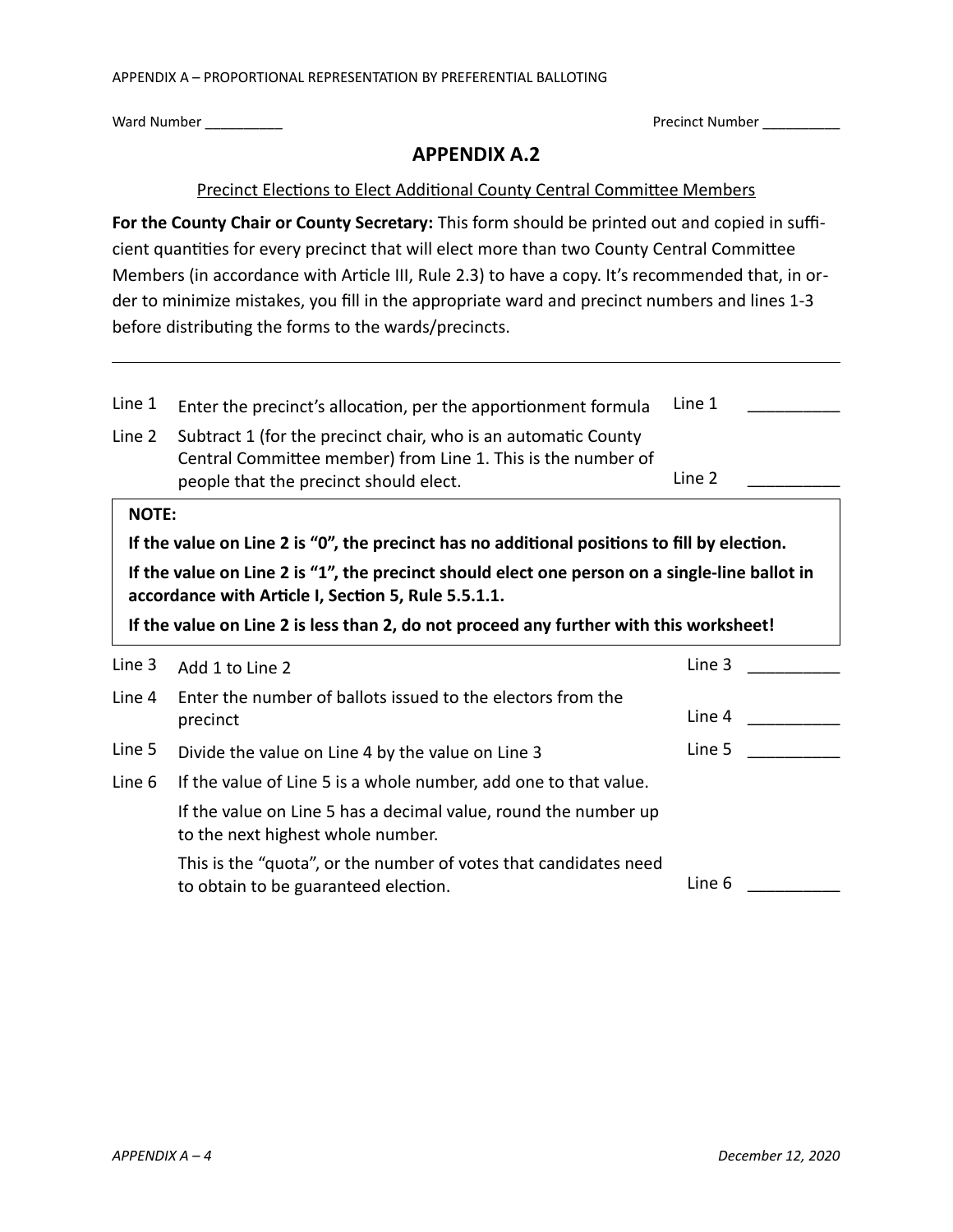### **PLEASE READ THE FOLLOWING INSTRUCTIONS ALOUD TO THE ELECTORS IN YOUR PRECINCT!**

"Fill in your ballots with the names of as many candidates as you wish, in the order of your preference.

Only one candidate will actually receive your vote. In most cases it will be the candidate that you list on the first line, but in some cases it may be your second, third or lower choice.

Do not vote for any SCC members or other automatic delegates."

- 1. Collect the ballots in some sort of container and mix them to achieve a totally random draw.
- 2. Draw the first ballot, mark it with a "1" and read the name of the candidate on the first line. That candidate receives one vote.
- 3. Draw a second ballot, mark it with a "2" and read the name of the candidate on the first line. That candidate receives one vote.
- 4. Continue the process, numbering each ballot sequentially (so that the entire election tabulation can be re-created, if necessary) until one of the candidates reaches the calculated quota on Line 6.
- 5. Candidates who reach the quota are declared elected and no additional votes will be recorded for them. Ballots with their name on the first line will be awarded to the next preferred candidate on that ballot.
- 6. Continue the process until all of the ballots have been drawn.

If there are still positions available after all the ballots have been drawn, those candidates who are one short of the quota will be declared elected, unless there are more candidates one vote short of the quota than there are positions to be filled, in which case ties are broken by lot (e.g. drawing cards).

If there are still positions available, those candidates who are two votes short of the quota will be declared elected, unless there are more candidates two votes short of the quota than there are positions to be filled, in which case ties are broken by lot.

Continue until all the positions are filled.

Candidates who receive at least one vote but are not elected will be declared to be alternate delegates.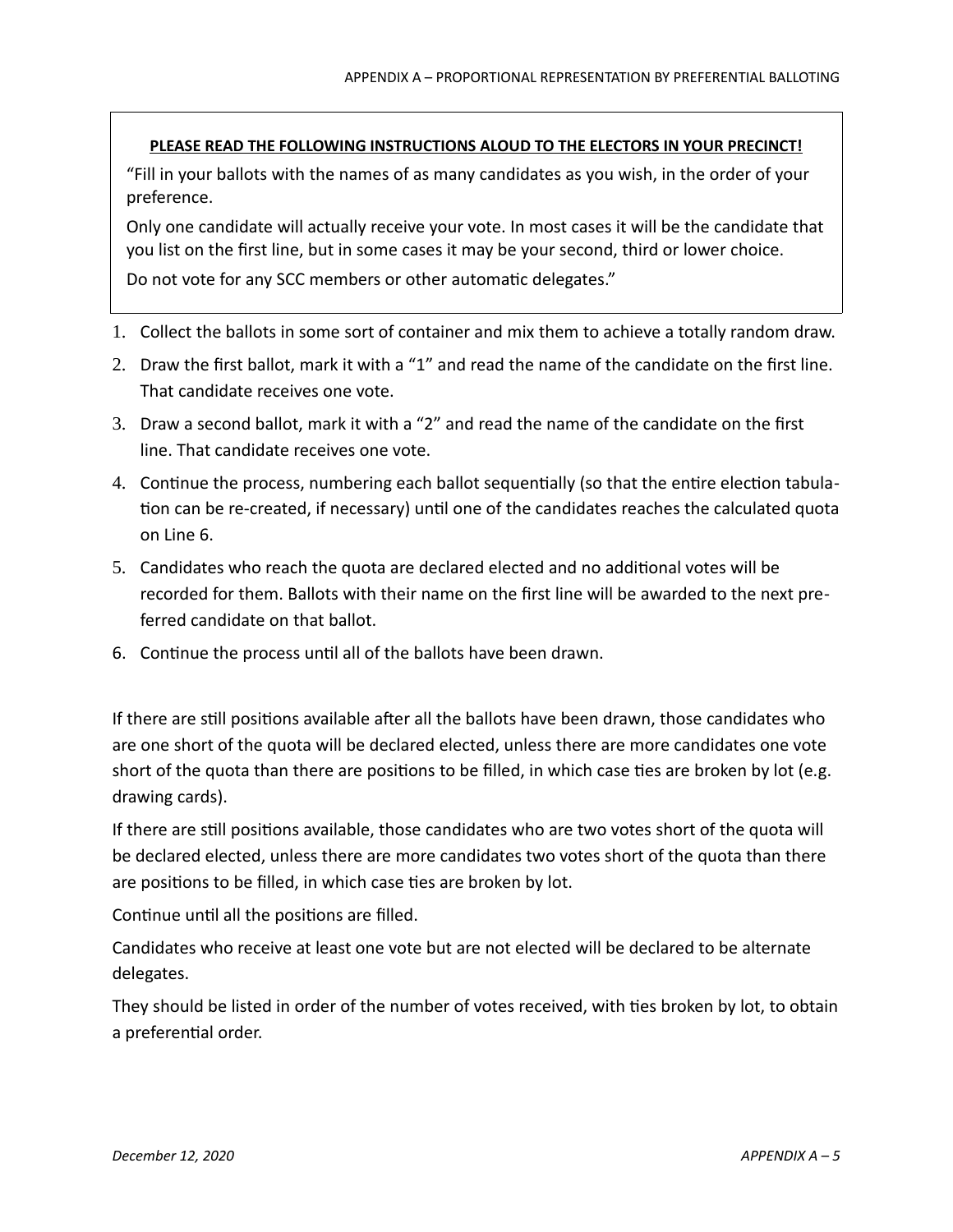### County Elections to Elect Delegates to a State Convention

**For the County Chair or County Secretary:** This form should be printed out and used only by counties that do *NOT* include in their rules a provision for a "pass-through" (Article III, Rule 5.2) County Convention, where all delegates to the County Convention are certified as delegates to the State Convention.

State Central Committee members, whether or not they are delegates to the County Convention, are automatically certified to be delegates to the State Convention, and do not count against the allocation shown on Line 1 below. Gender balance is not required for the election of Delegates to a State Convention.

In counties that have portions of multiple Congressional Districts, separate calculations, worksheets and elections are required, one for each Congressional District.

| Line 1 | Enter the County's allocation, as calculated by the DPNM staff                                           | Line 1 |
|--------|----------------------------------------------------------------------------------------------------------|--------|
| Line 2 | Add 1 to Line 1                                                                                          | Line 2 |
| Line 3 | Enter the number of ballots issued to the electors from the<br>county                                    | Line 3 |
| Line 4 | Divide the value on Line 3 by the value on Line 2                                                        | Line 4 |
| Line 5 | If the value of Line 4 is a whole number, add one to that value.                                         |        |
|        | If the value on Line 4 has a decimal value, round the number up<br>to the next highest whole number.     |        |
|        | This is the "quota", or the number of votes that candidates need<br>to obtain to be guaranteed election. | Line 5 |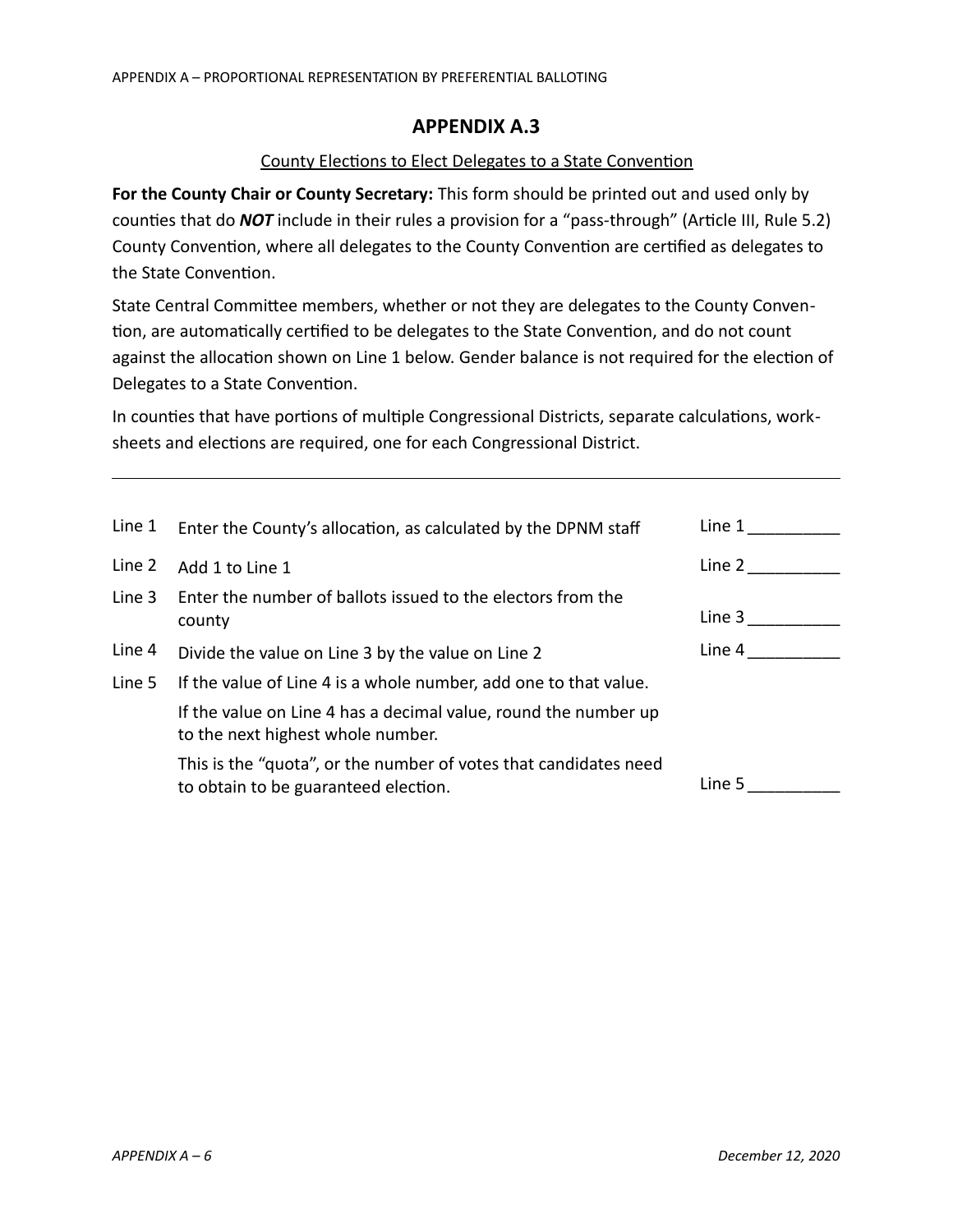### **PLEASE READ THE FOLLOWING INSTRUCTIONS ALOUD TO THE DELEGATES AT YOUR COUNTY CONVENTION!**

"Fill in your ballots with the names of as many candidates as you wish, in the order of your preference.

Only one candidate will actually receive your vote. In most cases it will be the candidate that you list on the first line, but in some cases it may be your second, third or lower choice.

Do not vote for any SCC members or other automatic delegates."

- 1. Collect the ballots in some sort of container and mix them to achieve a totally random draw.
- 2. Draw the first ballot, mark it with a "1" and read the name of the candidate on the first line. That candidate receives one vote.
- 3. Draw a second ballot, mark it with a "2" and read the name of the candidate on the first line. That candidate receives one vote.
- 4. Continue the process, numbering each ballot sequentially (so that the entire election tabulation can be re-created, if necessary) until one of the candidates reaches the calculated quota on Line 5.
- 5. Candidates who reach the quota are declared elected and no additional votes will be recorded for them. Ballots with their name on the first line will be awarded to the next preferred candidate on that ballot.
- 6. Continue the process until all of the ballots have been drawn.

If there are still positions available after all the ballots have been drawn, those candidates who are one short of the quota will be declared elected unless there are more candidates one vote short of the quota than there are positions to be filled, in which case ties are broken by lot (e.g. drawing cards).

If there are still positions available, those candidates who are two votes short of the quota will be declared elected unless there are more candidates two votes short of the quota than there are positions to be filled, in which case ties are broken by lot.

Continue until all the positions are filled.

Candidates who receive at least one vote but are not elected will be declared to be alternate delegates.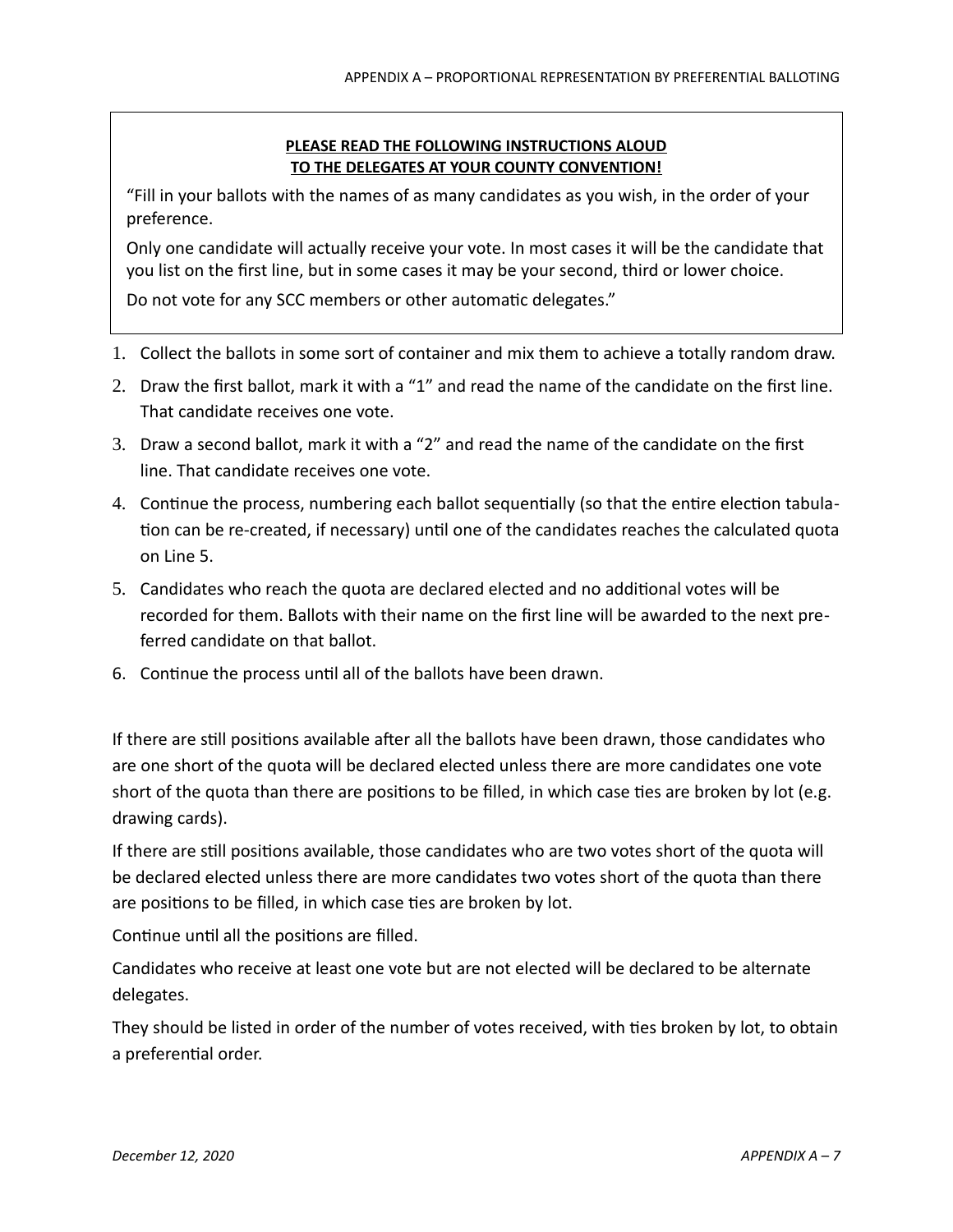### County Elections to Elect Members of the State Central Committee

**For the County Chair or County Secretary:** This form should be printed out and used by ALL counties for the election of their State Central Committee members. Gender balance is required, as described in the instructions below.

In counties that have portions of multiple Congressional Districts, separate calculations, worksheets and elections are required, one for each Congressional District.

| Line 1 | Enter the County's allocation, as calculated per Article II, Rule<br>1.2.2                               | Line 1 |
|--------|----------------------------------------------------------------------------------------------------------|--------|
| Line 2 | Add 1 to Line 1                                                                                          | Line 2 |
| Line 3 | Enter the number of ballots issued to the electors from the<br>precinct                                  | Line 3 |
| Line 4 | Divide the value on Line 3 by the value on Line 2                                                        | Line 4 |
| Line 5 | If the value of Line 4 is a whole number, add one to that value.                                         |        |
|        | If the value on Line 4 has a decimal value, round the number up<br>to the next highest whole number.     |        |
|        | This is the "quota", or the number of votes that candidates need<br>to obtain to be guaranteed election. | Line 5 |
| Line 6 | Divide Line 1 by 2                                                                                       | Line 6 |
| Line 7 | If Line 6 is a whole number, write it on Line 7.                                                         |        |
|        | If it's a decimal, write the whole number value, without the deci-<br>mal portion, on Line 7.            |        |
|        | (To be used to achieve gender balance)                                                                   | Line 7 |

### **PLEASE READ THE FOLLOWING INSTRUCTIONS ALOUD TO THE CCC MEMBERS AT YOUR COUNTY CENTRAL COMMITTEE MEETING!**

"Fill in your ballots with the names of as many candidates as you wish, men and women, in the order of your preference.

Only one candidate will actually receive your vote. In most cases it will be the candidate that you list on the first line, but in some cases it may be your second, third or lower choice.

Do not vote for your County Chair, County 1st Vice Chair, or other state-certified automatic SCC Members."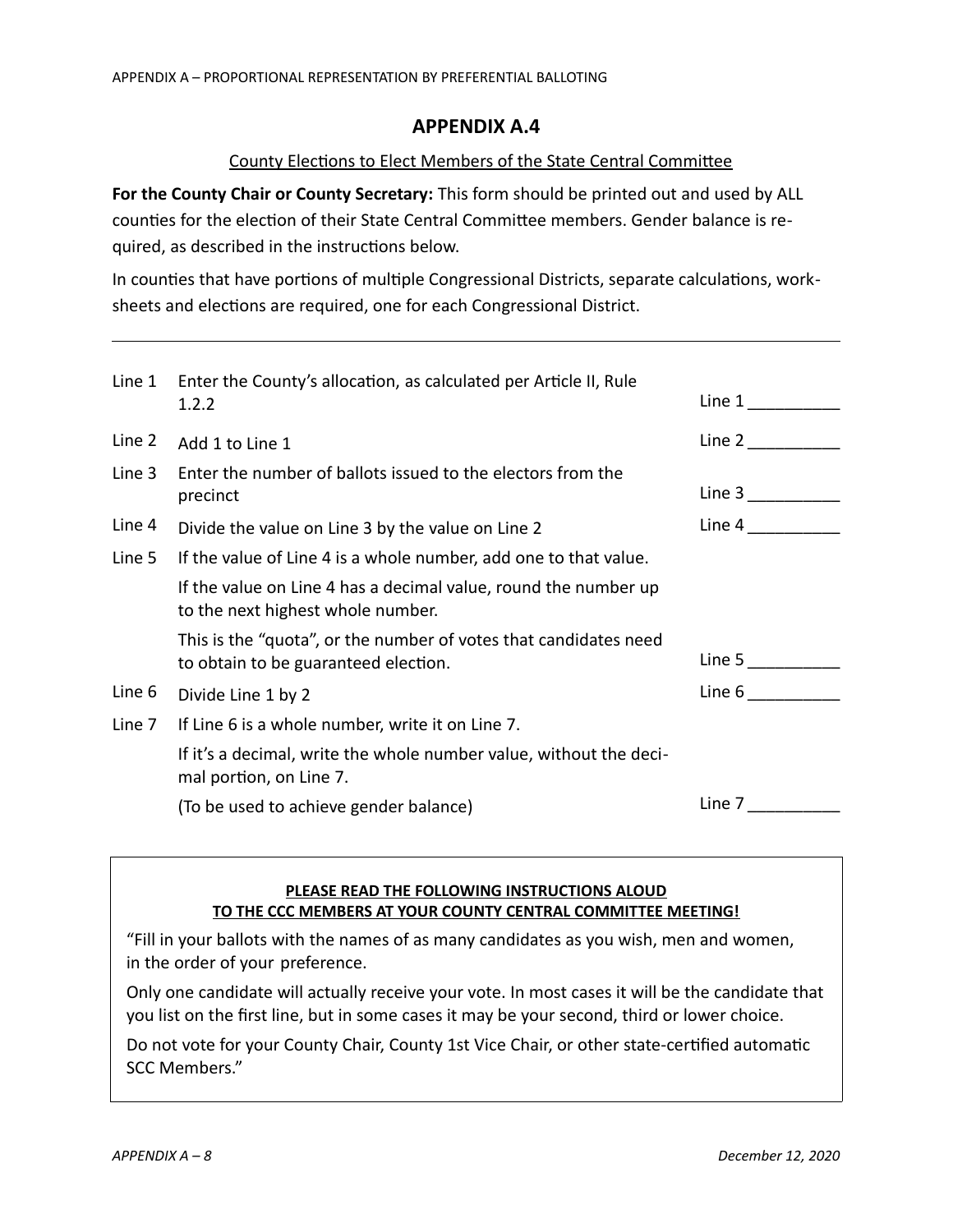- 1. Collect the ballots in some sort of container and mix them to achieve a totally random draw.
- 2. Draw the first ballot, mark it with a "1" and read the name of the candidate on the first line. That candidate receives one vote.
- 3. Draw a second ballot, mark it with a "2" and read the name of the candidate on the first line. That candidate receives one vote.
- 4. Continue the process, numbering each ballot sequentially (so that the entire election tabulation can be re-created, if necessary) until one of the candidates reaches the calculated quota on Line 5.
- 5. Candidates who reach the quota are declared elected and no additional votes will be recorded for them. Ballots with their name on the first line will be awarded to the next preferred candidate on that ballot.
- 6. Tabulate the results for men and women separately.
- 7. Once either gender has reached the quantity shown on Line 5, no additional votes for candidates for that gender will be counted.
- 8. Continue the process until all of the ballots have been drawn.

If there are still positions available, for either or both genders, after all the ballots have been drawn, those candidates who are one short of the quota will be declared elected, unless there are more candidates one vote short of the quota than there are positions to be filled for that gender, in which case ties are broken by lot (e.g. drawing cards).

If there are still positions available for either or both of the genders, those candidates who are two votes short of the quota will be declared elected, unless there are more candidates two votes short of the quota than there are positions to be filled (Line 5), in which case ties are broken by lot.

Continue until all the positions are filled.

If Line 6 was a whole number, no additional SCC members will be elected.

If Line 6 had a decimal value (of 0.5), then there is still one additional member to be elected. The unelected person with the highest number of votes will be declared to be elected.

If there is a tie for the highest number of votes that tie will be broken by lot (e.g. drawing cards) among all of the individuals with that number of votes, regardless of gender.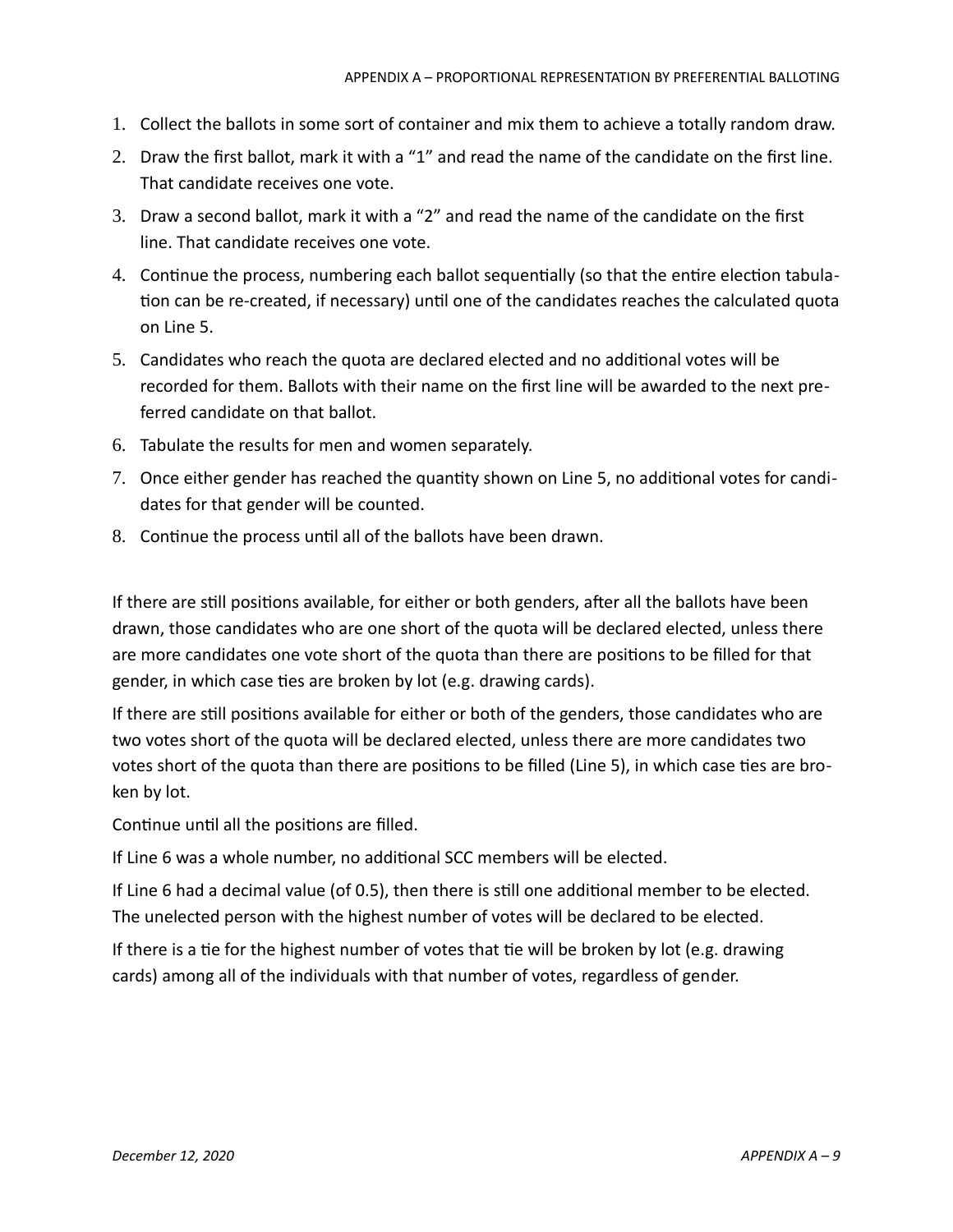### SCC Elections to Elect At-Large Members of SPARC and the Affirmative Action Committee

Also for Election of National Delegates if gender balance within one election is called for by the Delegate Selection Plan

**For the State Party Staff:** This form should be printed out and used at SCC meetings for the election of at-large members of SPARC and the Affirmative Action Committee, and possibly at a State Post-Primary Convention for the election of National Delegates.

Gender balance is required, per the instructions below.

| Line 1 | Enter the number of at-large members or delegates to be elected,<br>as specified per Article II, Rules 7.2.3.2 and 7.4.3, or the Delegate<br>Selection Plan. | Line 1                 |
|--------|--------------------------------------------------------------------------------------------------------------------------------------------------------------|------------------------|
| Line 2 | Add 1 to Line 1                                                                                                                                              | Line 2                 |
| Line 3 | Enter the number of ballots issued to the electors at the SCC<br>meeting                                                                                     | Line 3 $\qquad \qquad$ |
| Line 4 | Divide the value on Line 3 by the value on Line 2                                                                                                            | Line 4                 |
| Line 5 | If the value of Line 4 is a whole number, add one to that value.                                                                                             |                        |
|        | If the value on Line 4 has a decimal value, round the number up<br>to the next highest whole number.                                                         |                        |
|        | This is the "quota", or the number of votes that candidates need<br>to obtain to be guaranteed election.                                                     | Line 5                 |
| Line 6 | Divide Line 1 by 2                                                                                                                                           | Line 6                 |
| Line 7 | If Line 6 is a whole number, write it on Line 7.                                                                                                             |                        |
|        | If it's a decimal, write the whole number value, without the deci-<br>mal portion, on Line 7.                                                                |                        |
|        | (To be used to achieve gender balance)                                                                                                                       | Line 7                 |

#### **PLEASE READ THE FOLLOWING INSTRUCTIONS ALOUD TO THE SCC MEMBERS AT THE MEETING!**

"Fill in your ballots with the names of as many candidates as you wish, men and women, in the order of your preference.

Only one candidate will actually receive your vote. In most cases it will be the candidate that you list on the first line, but in some cases it may be your second, third or lower choice.

Do not vote for your County Chair, County 1st Vice Chair, or other state-certified automatic SCC Members."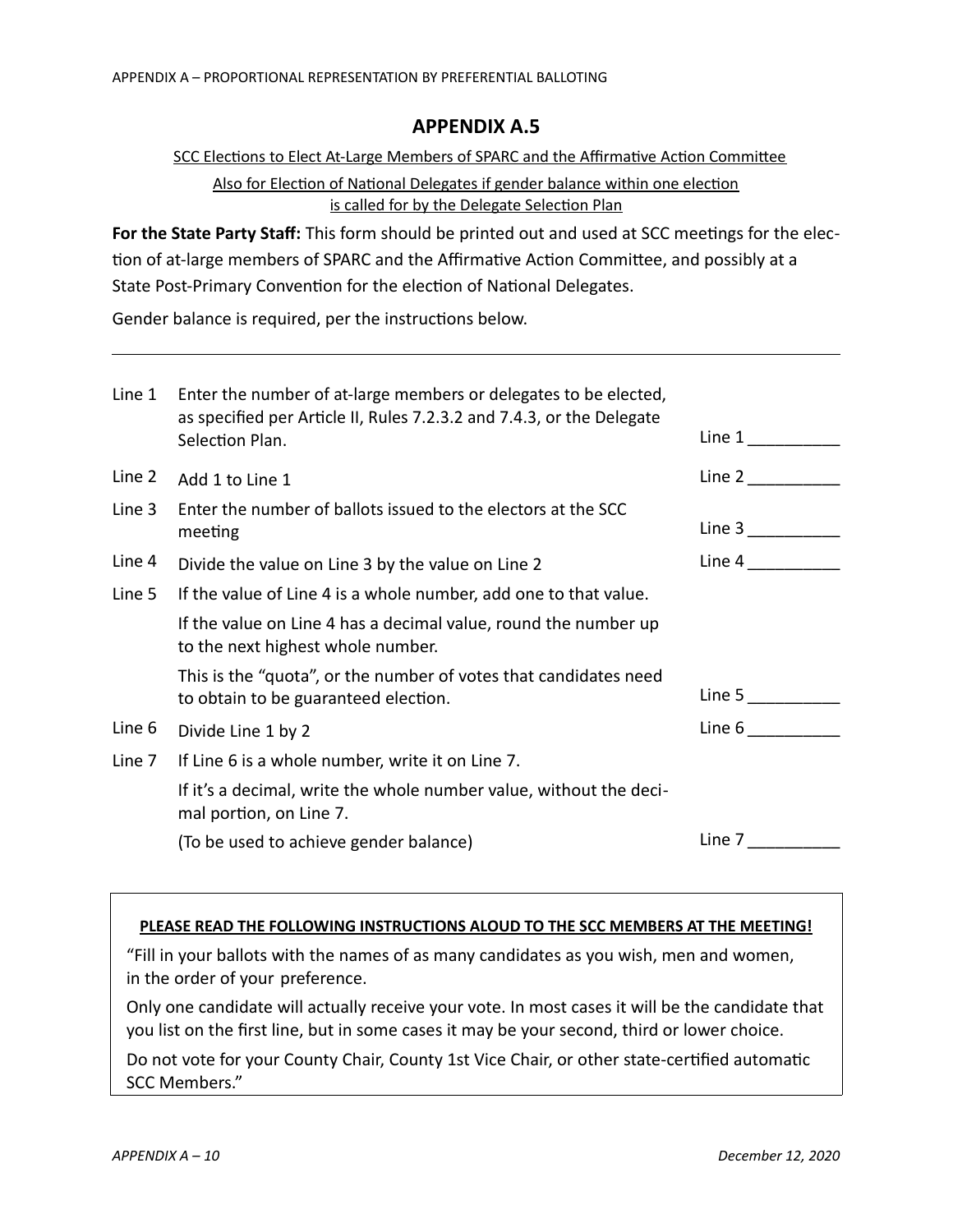- 1. Collect the ballots in some sort of container and mix them to achieve a totally random draw.
- 2. Draw the first ballot, mark it with a "1" and read the name of the candidate on the first line. That candidate receives one vote.
- 3. Draw a second ballot, mark it with a "2" and read the name of the candidate on the first line. That candidate receives one vote.
- 4. Continue the process, numbering each ballot sequentially (so that the entire election tabulation can be re-created, if necessary) until one of the candidates reaches the calculated quota on Line 5.
- 5. Candidates who reach the quota are declared elected and no additional votes will be recorded for them. Ballots with their name on the first line will be awarded to the next preferred candidate on that ballot.
- 6. Tabulate the results for men and women separately.
- 7. Once either gender has reached the quantity shown on Line 5, no additional votes for candidates for that gender will be counted.
- 8. Continue the process until all of the ballots have been drawn.

If there are still positions available, for either or both genders, after all the ballots have been drawn, those candidates who are one short of the quota will be declared elected, unless there are more candidates one vote short of the quota than there are positions to be filled for that gender, in which case ties are broken by lot (e.g. drawing cards).

If there are still positions available for either or both of the genders, those candidates who are two votes short of the quota will be declared elected, unless there are more candidates two votes short of the quota than there are positions to be filled (Line 5), in which case ties are broken by lot.

Continue until all the positions are filled.

If Line 7 is a whole number, no additional committee members will be elected.

If Line 7 has a decimal value (of 0.5), then there is still one additional member to be elected. The unelected person with the highest number of votes will be declared to be elected.

If there is a tie for the highest number of votes that tie will be broken by lot (e.g. drawing cards) among all of the individuals with that number of votes, regardless of gender.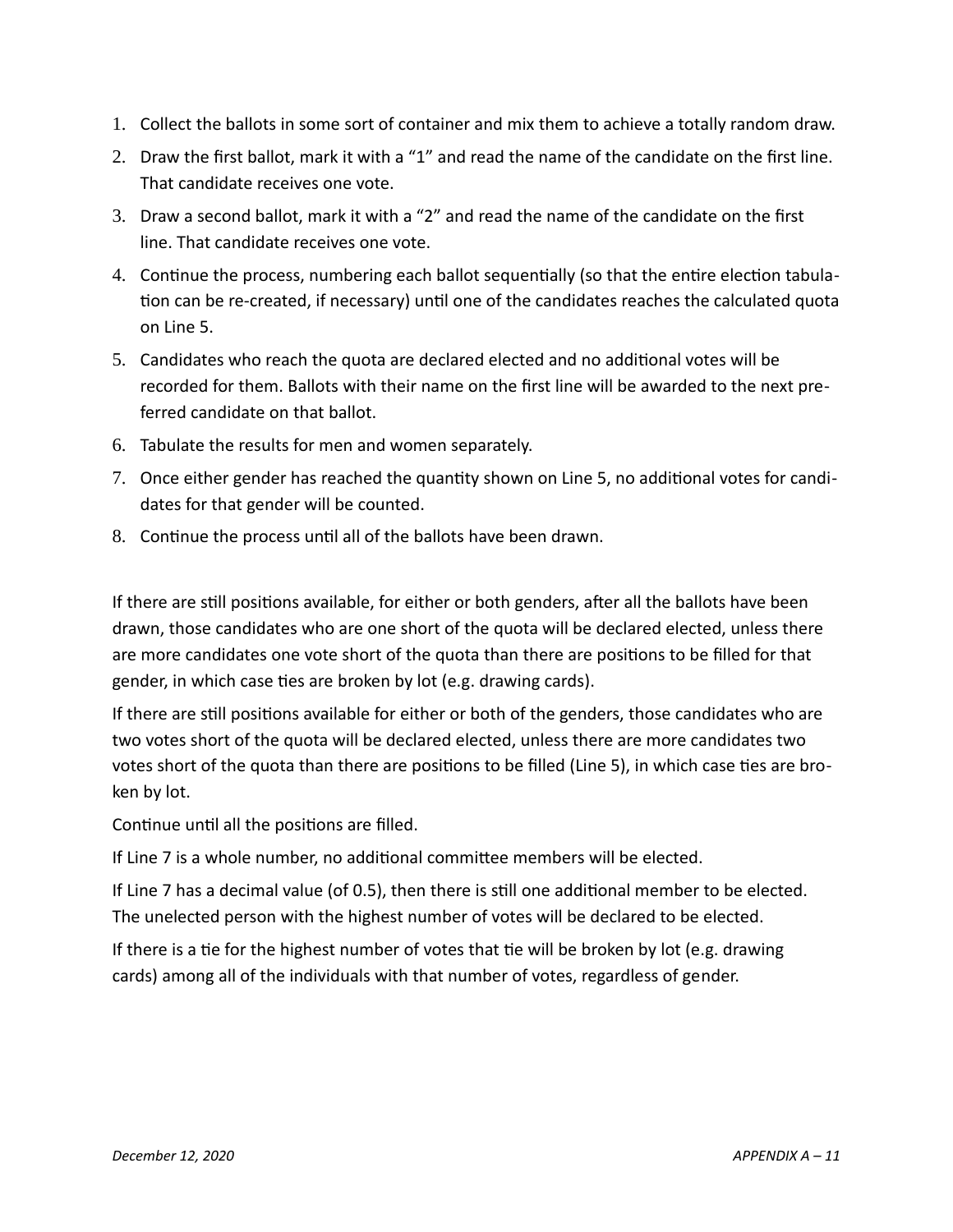State Post-Primary Convention Gender-Specific Election of Delegates to a National Convention **For the State Party Staff:** This form should be used only for gender-specific elections (i.e. separate elections for men and women) if called for by the Delegate Selection Plan. If the Plan calls for a single election with separate tabulation for men and women to achieve gender balance, then the Appendix A.5 form should be used. This form should be printed out with one (1) copy made for each gender-specific election.

| Line 1                                                                                                                                                                                               | Enter the allocation per the Delegate Selection Plan.                                                    | Line 1 |  |
|------------------------------------------------------------------------------------------------------------------------------------------------------------------------------------------------------|----------------------------------------------------------------------------------------------------------|--------|--|
| <b>NOTE:</b>                                                                                                                                                                                         |                                                                                                          |        |  |
| If the value on Line 1 is "1" the delegates should elect one person on a single-line ballot in<br>accordance with Article I, Section 5, Rule 5.5.2.1, in which case you should NOT use this<br>form! |                                                                                                          |        |  |
| Line 2                                                                                                                                                                                               | Add 1 to Line 1                                                                                          | Line 2 |  |
| Line 3                                                                                                                                                                                               | Enter the number of ballots issued to the eligible electors/dele-                                        |        |  |
|                                                                                                                                                                                                      | gates                                                                                                    | Line 3 |  |
| Line 4                                                                                                                                                                                               | Divide the value on Line 3 by the value on Line 2                                                        | Line 4 |  |
| Line 5                                                                                                                                                                                               | If the value of Line 4 is a whole number, add one to that value.                                         |        |  |
|                                                                                                                                                                                                      | If the value on Line 4 has a decimal value, round the number up<br>to the next highest whole number.     |        |  |
|                                                                                                                                                                                                      | This is the "quota", or the number of votes that candidates need<br>to obtain to be guaranteed election. | Line 5 |  |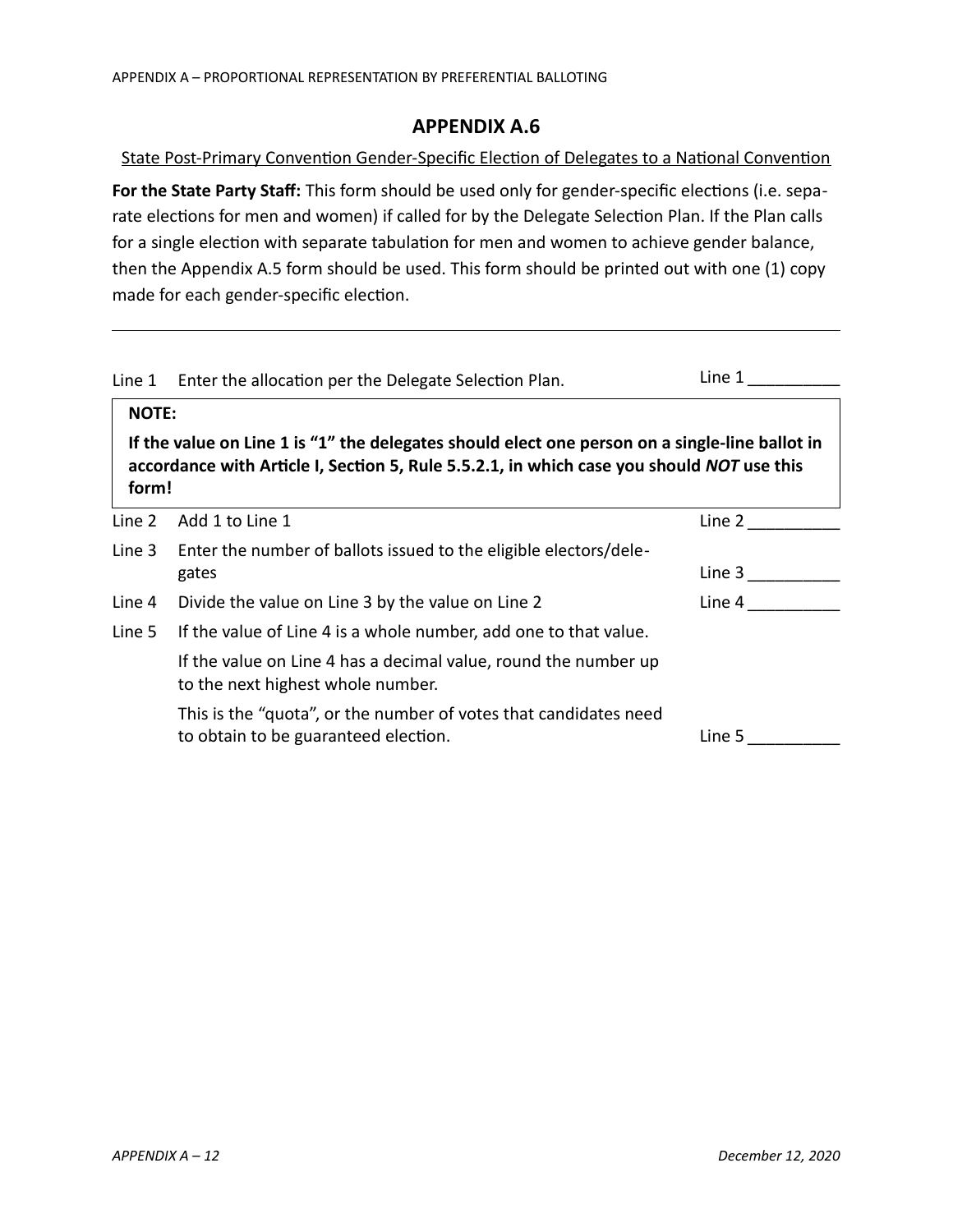### **PLEASE READ THE FOLLOWING INSTRUCTIONS ALOUD TO THE ELECTORS/DELEGATES!**

"Fill in your ballots with the names of as many candidates as you wish, in the order of your preference.

Only one candidate will actually receive your vote. In most cases it will be the candidate that you list on the first line, but in some cases it may be your second, third or lower choice.

- 1. Collect the ballots in some sort of container and mix them to achieve a totally random draw.
- 2. Draw the first ballot, mark it with a "1" and read the name of the candidate on the first line. That candidate receives one vote.
- 3. Draw a second ballot, mark it with a "2" and read the name of the candidate on the first line. That candidate receives one vote.
- 4. Continue the process, numbering each ballot sequentially (so that the entire election tabulation can be re-created, if necessary) until one of the candidates reaches the calculated quota on Line 5.
- 5. Candidates who reach the quota are declared elected and no additional votes will be recorded for them. Ballots with their name on the first line will be awarded to the next preferred candidate on that ballot.
- 6. Continue the process until all of the ballots have been drawn.

If there are still positions available after all the ballots have been drawn, those candidates who are one short of the quota will be declared elected unless there are more candidates one vote short of the quota than there are positions to be filled (Line 5), in which case ties are broken by lot (e.g. drawing cards).

If there are still positions available, those candidates who are two votes short of the quota will be declared elected unless there are more candidates two votes short of the quota than there are positions to be filled (Line 5), in which case ties are broken by lot.

Continue until all the positions are filled.

Candidates who receive at least one vote but are not elected will be declared to be alternate delegates.